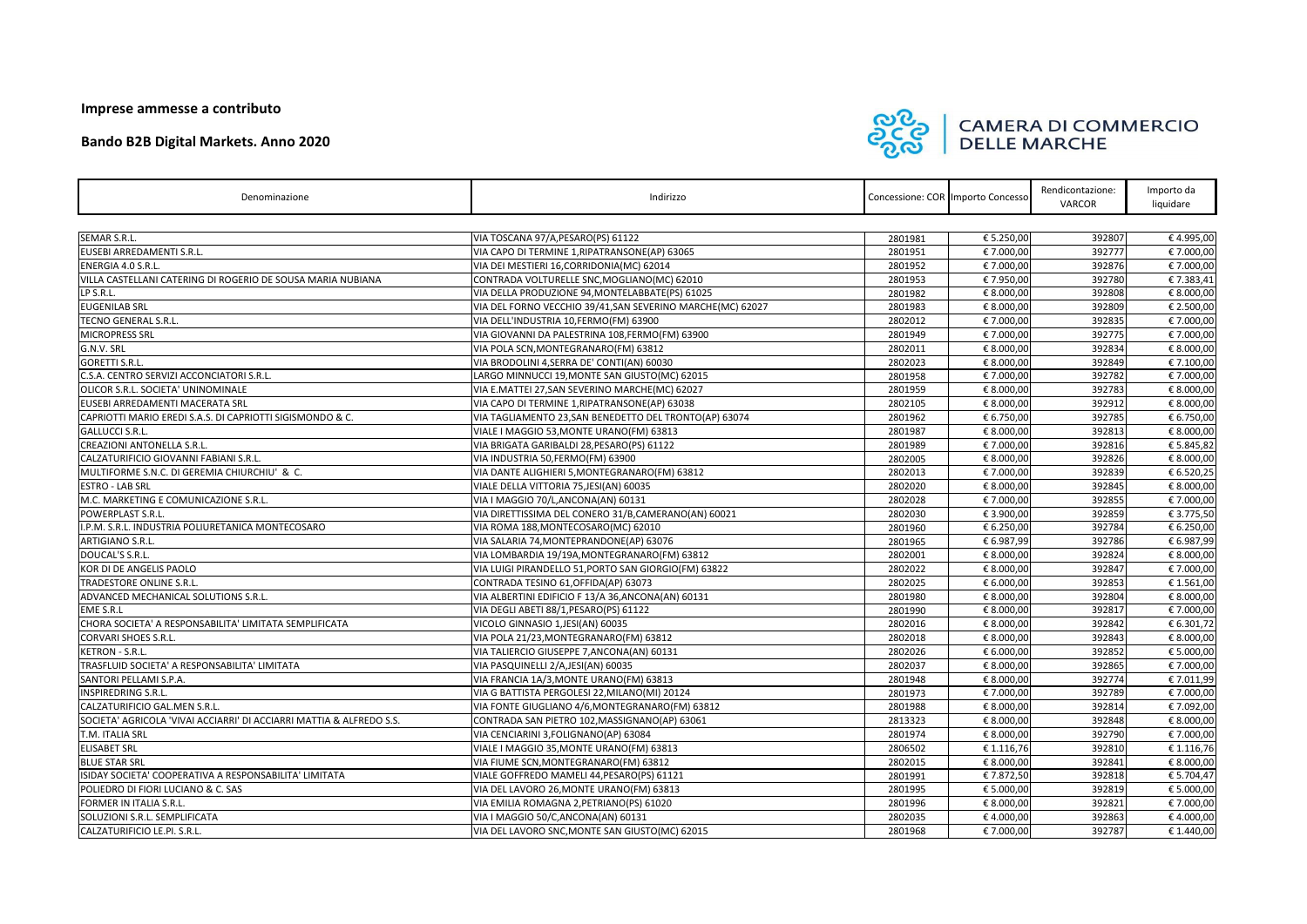| <b>AND.MA SRL</b>                                                     | VIA MARTIRI D'UNGHERIA 20, MONTEGRANARO (FM) 63812               | 2802010 | € 6.000,00               | 392832 | € 6.000,00               |
|-----------------------------------------------------------------------|------------------------------------------------------------------|---------|--------------------------|--------|--------------------------|
| MATREC S.R.L.                                                         | CORSO GIACOMO MATTEOTTI 18, SEVESO(MB) 20822                     | 2802027 | € 7.712,50               | 392854 | € 7.712,50               |
| SAILMAKER INTERNATIONAL S.R.L.                                        | VIA DELL'ARTIGIANATO 17/25, NUMANA(AN) 60026                     | 2802031 | € 8.000,00               | 392862 | € 7.000,00               |
| PANTOFOLA D'ORO SPA                                                   | FRAZIONE VILLA SANT'ANTONIO C/O CIT SNC, ASCOLI PICENO(AP) 63100 | 2801979 | € 7.000,00               | 392802 | € 7.000,00               |
| FIAM ITALIA S.R.L.                                                    | VIA ANCONA 1/B, TAVULLIA(PS) 61010                               | 2801997 | € 7.000,00               | 392822 | € 7.000,00               |
| PELLETTERIA ORLANDI VALENTINO                                         | VIA ENRICO MATTEI 25, CORRIDONIA (MC) 62014                      | 2801969 | € 8.000,00               | 392788 | € 6.866,88               |
| <b>TUBER COMMUNICATIONS SOCIETA' COOPERATIVA</b>                      | VIA ENRICO BERLINGUER 16, AMANDOLA (FM) 63857                    | 2801975 | € 8.000,00               | 392791 | € 8.000,00               |
| <b>FRENEXPORT S.P.A.</b>                                              | VIA ENZO FERRARI 10, PORTO RECANATI(MC) 62017                    | 2801976 | € 8.000,00               | 392794 | € 7.000,00               |
| CONCERIA NUVOLARI SRL                                                 | VIA CAMPANIA 8, MONTEGIORGIO (FM) 63833                          | 2802019 | € 8.000,00               | 392844 | € 8.000,00               |
| LINEA COMPUTERS S.R.L.                                                | VIA SOLFERINO 55, PESARO(PS) 61122                               | 2802000 | € 8.000,00               | 392823 | € 7.000,00               |
| O.MEC. - S.R.L.                                                       | VIA E. MATTEI 30/A, ANCONA(AN) 60125                             | 2802029 | € 8.000,00               | 392858 | € 7.617,50               |
| ORCIANI S.P.A.                                                        | VIA DELL'INDUSTRIA 3, FANO(PS) 61032                             | 2802002 | € 7.000,00               | 392825 | € 7.000,00               |
| <b>SECCHIARI MICHELE</b>                                              | VIA L.DA VINCI SCN, MONTEGRANARO (FM) 63014                      | 2801950 | € 7.000,00               | 392776 | € 7.000,00               |
| LA SAPONARIA S.R.L.                                                   | VIA MOLISE 2, VALLEFOGLIA(PS) 61022                              | 2802006 | € 7.000,00               | 392827 | € 7.000,00               |
| FRU.IT S.R.L.                                                         | VIA DELLA COOPERAZIONE 25/27/29, PORTO SANT'ELPIDIO(FM) 63821    | 2802046 | € 8.000,00               | 392864 | € 8.000,00               |
| NEWALL S.R.L.                                                         | VIA XI SETTEMBRE 2001 50, CARTOCETO (PS) 61030                   | 2802007 | € 7.000,00               | 392828 | € 5.938,72               |
| PLANSTUDIO S.R.L.                                                     | VIA ANTONIO BENUCCI 47, PESARO(PS) 61122                         | 2802008 | € 8.000,00               | 392829 | € 8.000,00               |
| ADV MEDIA LAB S.R.L.                                                  | VIA GIUSEPPE MAZZINI 93/95, URBANIA(PS) 61049                    | 2802009 | € 7.000,00               | 392830 | € 7.000,00               |
| <b>ECOMEN S.R.L.</b>                                                  | VIA MORETTI 82, MACERATA(MC) 62100                               | 2801977 | € 8.000,00               | 392795 | € 8.000,00               |
| <b>STRUMEDICAL S.R.L</b>                                              | VIA TAMBRONI 28, MONTECASSIANO (MC) 62010                        | 2801978 | € 5.458,34               | 392796 | € 5.403,33               |
| <b>BESPECO PROFESSIONAL S.R.L.</b>                                    | STRADA STATALE 16 KM. 315,05, CASTELFIDARDO(AN) 60022            | 2806497 | € 5.150,00               | 392805 | €4.359,59                |
| <b>OFFICINE CREATIVE MARCHIGIANE S.R.L.</b>                           | VIA SCHIAVINI 21, PESARO(PS) 61121                               | 2806512 | € 8.000,00               | 392831 | € 8.000,00               |
| <b>CINOVA S.R.L.</b>                                                  | VIA DEL MOLINO 14, SASSOCORVARO AUDITORE(PS) 61028               | 2806513 | € 8.000,00               | 392833 | € 8.000,00               |
| <b>FLOEMA PANELS S.R.L.</b>                                           | VIA DEL MOLINO 14, SASSOCORVARO AUDITORE(PS) 61028               | 2806514 | € 8.000,00               | 392836 | € 8.000,00               |
| SINERGIA CONSULENZE SRL                                               | VIA MAMELI 44, PESARO(PS) 61121                                  | 2806516 |                          | 392837 |                          |
| <b>COFFEE FAMILY SRL</b>                                              | VIA I MAGGIO 12, MACERATA(MC) 62100                              |         | € 6.782,50<br>€ 8.000,00 | 392797 | € 6.782,50<br>€ 8.000,00 |
| PICENUM S.R.L.                                                        |                                                                  | 2806483 |                          | 392850 |                          |
|                                                                       | VIA DEL COMMERCIO 70, ASCOLI PICENO(AP) 63100                    | 2806539 | € 5.000,00               |        | € 5.000,00               |
| IN.CO.M. S.R.L.                                                       | VIA PIANA 17, BELVEDERE OSTRENSE(AN) 60030                       | 2806536 | € 8.000,00               | 392851 | € 7.877,78               |
| PUBBLIEFFE DI FILIPPONI ANDREA                                        | VIA MATTEO RICCI 16 M, ANCONA(AN) 60131                          | 2806545 | € 1.861,47               | 392860 | € 1.825,33               |
| RE YOGA S.R.L.S.                                                      | VIA MATTEO RICCI 16/A, ANCONA(AN) 60126                          | 2806546 | € 6.394,50               | 392861 | € 6.301,54               |
| <b>MPM SRL</b>                                                        | VIA CAPRERA, 17, CIVITANOVA MARCHE(MC) 62012                     | 2806485 | € 8.000,00               | 392798 | € 6.500,00               |
| <b>LEONORI SRL</b>                                                    | VIA DEL COMMERCIO 70, ASCOLI PICENO(AP) 63100                    | 2806464 | € 8.000,00               | 392793 | € 8.000,00               |
| M.P.M. SRL                                                            | VIALE FORLANINI ENRICO 23, MILANO(MI) 20134                      | 2806543 | € 7.000,00               | 392857 | € 7.000,00               |
| FRITTO MISTO LAB SOCIETA' COOPERATIVA                                 | CORSO VITTORIO EMANUELE III 31, MONSAMPOLO DEL TRONTO(AP) 63077  | 2806465 | € 5.000,00               | 392792 | € 5.000,00               |
| R.C. PROJECT S.R.L.                                                   | PIAZZA UMBERTO I 1, SANT'ANGELO IN VADO(PS) 61048                | 2806517 | € 8.000,00               | 392838 | €7.365,98                |
| FILOTEA EXPERIENCE SOCIETA' COOPERATIVA                               | VIA PRIMO MAGGIO 56, ANCONA(AN) 60131                            | 2806540 | € 8.000,00               | 392856 | € 7.000,00               |
| BERNACCHINI 1905 S.R.L.                                               | VIA DEI MESTIERI SCN, CORRIDONIA (MC) 62014                      | 2806488 | € 6.250,00               | 392799 | € 5.230,00               |
| KIT.IT SOCIETA' A RESPONSABILITA' LIMITATA SEMPLIFICATA UNIPERSON ALE | VIA IV NOVEMBRE 36, CIVITANOVA MARCHE(MC) 62012                  | 2806490 | €4.750,00                | 392800 | €4.750,00                |
| ITALY HOUSING FURNITURE SRL ABBREVIATA ANCHE IN I.H.F. SRL            | VIA SAN NICOLO' 3, CARPEGNA(PS) 61021                            | 2806518 | € 8.000,00               | 392840 | € 7.475,00               |
| <b>VECCHI DI DICHIARA FIORANGELA</b>                                  | VIA SANTA CROCE 30, MONTAPPONE(FM) 63835                         | 2806460 | € 8.000,00               | 392779 | € 7.353,50               |
| <b>GRUPPO MECCANICHE LUCIANI S.R.L.</b>                               | VIA DEL LAVORO, 155, CORRIDONIA (MC) 62014                       | 2806491 | € 7.000,00               | 392801 | € 3.747,42               |
| KL3 S.R.L.                                                            | VIA FILIPPO TURATI 24, MONTEGRANARO (FM) 63812                   | 2806459 | € 7.500,00               | 392778 | € 7.500,00               |
| O.P. E R.A. S.R.L.                                                    | VIA RESPIGHI 8, FERMO(FM) 63900                                  | 2806511 | € 7.000,00               | 392820 | € 7.000,00               |
| FILTEX - SOCIETA' A RESPONSABILITA' LIMITATA                          | VIA MOLINO VECCHIO 2, FALERONE(FM) 63837                         | 2806508 | € 5.185,00               | 392815 | € 5.174,09               |
| <b>BORDONI MARIA TERESA</b>                                           | VIA CANDIA 150/A, ANCONA(AN) 60131                               | 2806498 | € 6.750,00               | 392806 | € 3.962,11               |
| M.A.C.S. DI DE ANGELIS FELICE & C. S.A.S.                             | VIA A.MANZONI SNC, MONTEGRANARO (FM) 63812                       | 2806461 | € 7.000,00               | 392781 | € 7.000,00               |
| SOCIETA' AGRICOLA ROTELLA SRL                                         | LOCALITA' VALLE 2, ROTELLA(AP) 63071                             | 2806663 | € 8.000,00               | 392913 | € 8.000,00               |
| <b>FONTANA SHOES S.R.L.</b>                                           | VIA MAGENTA 3, MONTEGRANARO (FM) 63812                           | 2806504 | € 7.225,00               | 392812 | € 3.355,00               |
| SCATOLIFICIO GIROLA DI BRACCIOTTI RENATO & C. S.N.C.                  | VIA GIROLA VALTENNA 50,FERMO(FM) 63900                           | 2806532 | € 8.000,00               | 392846 | € 8.000,00               |
| EK GROUP SOCIETA' A RESPONSABILITA' LIMITATA SEMPLIFICATA             | VIA LUIGI ALBERTINI 36, ANCONA(AN) 60131                         | 2806503 | € 7.000,00               | 392811 | € 7.000,00               |
| <b>BUONO SANO VERO SRL</b>                                            | VIA DEL COMMERCIO 70, ASCOLI PICENO(AP) 63100                    | 2806492 | € 8.000,00               | 392803 | € 8.000,00               |
| <b>GE.PA. OTTICA SRL</b>                                              | VIA ELPIDIENSE NORD 200/202, MONTEGRANARO (FM) 63812             | 2806506 | € 2.500,00               | 393140 | € 2.500,00               |
| <b>REDORANGE S.R.L.</b>                                               | CONTRADA ISOLA OVEST 11/A, MONTEPRANDONE(AP) 63076               | 2813178 | € 3.387,97               | 393198 | € 3.387,97               |
| MOBILIFICIO 2B S.R.L.                                                 | VIA FONTESECCO 66, PESARO(PS) 61027                              | 2806522 | € 8.000,00               | 393158 | € 8.000,00               |
|                                                                       |                                                                  |         |                          |        |                          |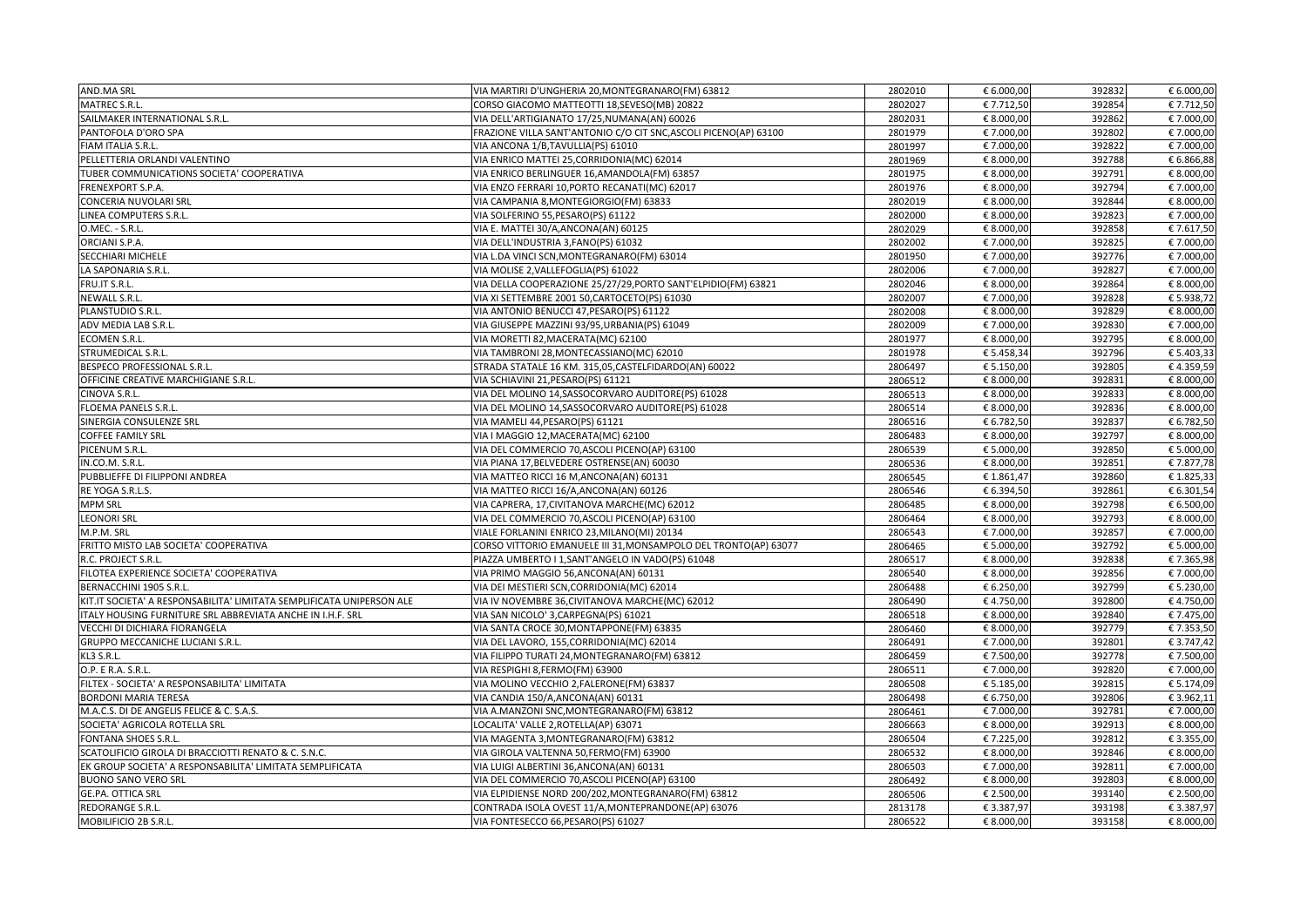| ZALLOCCO MONTAGGIO CALZATURE DI ZALLOCCO SIMONE & C. S.A.S.             | VIA S. GIOVANNI BOSCO 26, MONTEGRANARO (FM) 63812           | 2806462 | € 5.500,00 | 393117 | € 5.500,00 |
|-------------------------------------------------------------------------|-------------------------------------------------------------|---------|------------|--------|------------|
| LA.I.PE. - LAVORAZIONE ITALIANA PELLETTERIE - S.P.A.                    | VIA WALTER TOBAGI, 2, TOLENTINO(MC) 62029                   | 2806470 | € 7.000,00 | 393119 | € 6.648,35 |
| AD MAIORA SOCIETA' COOPERATIVA SOCIALE                                  | VIA DEL COMMERCIO 70, ASCOLI PICENO(AP) 63100               | 2806477 | €4.000,00  | 393125 | €4.000,00  |
| <b>CIPOLLETTI S.R.L.</b>                                                | VIA LUNGO TENNA 1765, SANT'ELPIDIO A MARE(FM) 63811         | 2806463 | € 6.500,00 | 393118 | € 2.000,00 |
| ANNABELLA S.P.A.                                                        | VIA VEREGRENSE, MONTEGRANARO (FM) 63812                     | 2806533 | € 7.000,00 | 393183 | € 3.600,00 |
| DO QUALITY S.R.L.                                                       | VIA PONTIDA 7, SAN BENEDETTO DEL TRONTO(AP) 63074           | 2806478 | € 8.000,00 | 393129 | € 8.000,00 |
| <b>DIENPI S.R.L.</b>                                                    | VIA PONTIDA 7, SAN BENEDETTO DEL TRONTO(AP) 63039           | 2806480 | € 8.000,00 | 393131 | € 7.000,00 |
| DOMINGO SALOTTI S.R.L.                                                  | STRADA DELLA ROMAGNA 285, PESARO(PS) 61121                  | 2813139 | € 1.603,86 | 393157 | € 1.603,86 |
| ROI DI SILVESTRI FULVIO & C. S.A.S.                                     | VIA DON LUIGI STURZO 4, SAN BENEDETTO DEL TRONTO(AP) 63074  | 2806493 | €4.300,00  | 393134 | €4.300,00  |
| <b>BA SISTEMI S.R.L.</b>                                                | VIA MARIA GIOIA 54, SANT'ELPIDIO A MARE(FM) 63811           | 2806535 | € 8.000,00 | 393182 | € 8.000,00 |
| SINERGY S.R.L.                                                          | VIA DEL CONSORZIO 2, FALCONARA MARITTIMA(AN) 60015          | 2806547 | € 8.000,00 | 393206 | € 8.000,00 |
| <b>FRANCHINI SIMONE</b>                                                 | VIA DANTE ALIGHIERI 229 C, FABRIANO(AN) 60044               | 2806541 | € 7.955,00 | 393200 | € 7.055,00 |
| TATANATURA DI BARTOLOMEI SERENA                                         | VIA DEL SANTUARIO 24/B, COLLI AL METAURO(PS) 61036          | 2806519 | € 8.000,00 | 393151 | € 8.000,00 |
| MECFIL - TECNICA MECCANICA FILIPPINI DI FILIPPINI ROBERTO               | VIA DEL VALLO 50, PESARO(PS) 61122                          | 2806524 | € 6.650,00 | 393159 | € 6.294,57 |
| PIERO SABATINI SRLS UNIPERSONALE                                        | Via Roma n. 185, CASTEL DI LAMA(AP) 63082                   | 2806494 | €4.021,00  | 393135 | € 2.407,08 |
| <b>ITALIAN HUB S.R.L.</b>                                               | VIALE MONZA 347, MILANO(MI) 20126                           | 2806537 | € 8.000,00 | 393189 | € 8.000,00 |
| CARIM S.R.L.                                                            | VIA CARPAZI 15, MONTE URANO(FM) 63813                       | 2806531 | € 5.000,00 | 393178 | € 5.000,00 |
| COSMI - S.R.L.                                                          | VIA FLAMINIA, 307, ANCONA(AN) 60020                         | 2806525 | € 8.000,00 | 393163 | € 6.006,60 |
| <b>GRUPPO MARCONI DI MARCONI MILCO</b>                                  | STRADA SAN GIUSEPPE 1282/P1, SANT'ELPIDIO A MARE(FM) 63811  | 2806510 | € 8.000,00 | 393139 | € 8.000,00 |
| <b>OPEN PLUG S.R.L.</b>                                                 | VIA CALDERA 21, MILANO(MI) 20153                            | 2806666 | € 7.250,00 | 393239 | € 7.250,00 |
| EXM SNC DI MARINI DESIDERIO & C.                                        | VIA CARLO FORLANINI 25, FERMO(FM) 63900                     | 2806523 | € 5.000,00 | 393160 | € 5.000,00 |
| COSMA S.R.L.                                                            | VIA I. GOIRAN 26, MONDOLFO(PS) 61037                        | 2806529 | € 5.000,00 | 393171 | € 5.000,00 |
| OMNIGRAF ITALIA WEB SPECIALIST S.R.L.                                   | VIA DELLA SBROZZOLA 17/M, OSIMO(AN) 60027                   | 2806544 | € 6.000,00 | 393203 | € 6.000,00 |
| DI.BI. PORTE BLINDATE S.R.L.                                            | VIA EINAUDI 2, FANO(PS) 61032                               | 2806530 | € 8.000,00 | 393173 | € 8.000,00 |
| <b>ESITUR TOUR OPERATOR S.R.L.</b>                                      | CORSO MATTEOTTI 12, JESI(AN) 60035                          | 2806528 | € 8.000,00 | 393170 | € 7.000,00 |
| <b>DADA SRL</b>                                                         | VIA VALTESINO 307, GROTTAMMARE(AP) 63066                    | 2806496 | € 8.000,00 | 393136 | € 5.854,60 |
| LA CLINICA S.A.S. DI COMODI CLAUDIO & C.                                | VIALE ZONGHI 35, FABRIANO(AN) 60044                         | 2806542 | € 5.700,00 | 393201 | € 5.700,00 |
| <b>BALDASSARRI SRL</b>                                                  | STRADA NAZIONALE ADRIATICA 13, GABICCE MARE(PS) 61011       | 2813151 | € 7.000,00 | 393174 | € 7.000,00 |
| CALZATURIFICIO NAPOLEONI S.R.L.                                         | VIA MAESTRI DEL LAVORO, 26, CIVITANOVA MARCHE(MC) 62012     | 2813095 | € 7.000,00 | 393120 | € 7.000,00 |
| TACCHIFICIO VAL DI CHIENTI PLAST S.R.L.                                 | VIA CANALETTO 2, MORROVALLE (MC) 62010                      | 2813096 | € 7.950,00 | 393121 | € 5.813,00 |
| CALZATURIFICIO MARINO FABIANI S.R.L.                                    | VIA DELL'INDUSTRIA 18, FERMO(FM) 63900                      | 2813099 | € 8.000,00 | 393123 | € 7.210,50 |
| CORVA LAB S.R.L.                                                        | STRADA PROVINCIALE CORVA SNC, SANT'ELPIDIO A MARE(FM) 63811 | 2813167 | € 8.000,00 | 393190 | €4.850,00  |
| FUTURE FASHION S.R.L.                                                   | VIA NAZARIO SAURO 62, RECANATI(MC) 62019                    | 2813098 | € 7.000,00 | 393122 | € 7.000,00 |
| <b>FRITTOSO LAB SRL</b>                                                 | VIA PASUBIO 77, SAN BENEDETTO DEL TRONTO(AP) 63074          | 2813134 | € 8.000,00 | 393153 | € 8.000,00 |
| PANDORA SOCIETA' A RESPONSABILITA' LIMITATA SEMPLIFICATA                | VIA PASUBIO 77, SAN BENEDETTO DEL TRONTO(AP) 63074          | 2813123 | € 7.000,00 | 393142 | € 7.000,00 |
| <b>ALBERTO FASCIANI GROUP SRL</b>                                       | VIA PIRELLI 3, FERMO(FM) 63900                              | 2813126 | € 8.000,00 | 393144 | € 4.172,00 |
| <b>HABITALIA SRL</b>                                                    | VIA CASTELLANO 66/C, VENAROTTA(AP) 63091                    | 2813118 | € 7.000,00 | 393137 | € 7.000,00 |
| <b>ALTAGAMMA SRL</b>                                                    | VIA PASUBIO 77, SAN BENEDETTO DEL TRONTO(AP) 63074          | 2813148 | € 8.000,00 | 393172 | € 8.000,00 |
| SALUMIFICIO CIRIACI S.R.L.                                              | VIA CROCE 13, ORTEZZANO (FM) 63851                          | 2813168 | €4.500,00  | 393191 | €4.500,00  |
| <b>CASSANDRINI OLIANA</b>                                               | VIA DEL PORTO 41, GABICCE MARE(PS) 61011                    | 2813153 | € 1.800,00 | 393176 | € 1.800,00 |
| COMPOSIT S.R.L.                                                         | STRADA PROVINCIALE FOGLIENSE 41, VALLEFOGLIA(PS) 61022      |         | € 7.000,00 | 393179 | € 6.096,00 |
| <b>CUSTOMIZING SRL</b>                                                  |                                                             | 2813154 |            |        |            |
|                                                                         | VIA PASUBIO 36, SAN BENEDETTO DEL TRONTO(AP) 63074          | 2813161 | € 7.000,00 | 393185 | € 7.000,00 |
| WUDAWU SOCIETA' A RESPONSABILITA' LIMITATA SEMPLIFICATA                 | VIA GIAMBELLINO 5, MILANO (MI) 20146                        | 2813122 | € 7.000,00 | 393141 | € 7.000,00 |
| <b>GOURMET D'ITALIA SRL</b>                                             | VIA PASUBIO 57, SAN BENEDETTO DEL TRONTO(AP) 63039          | 2813142 | € 8.000,00 | 393162 | € 8.000,00 |
| STUDIO MARIANI SOCIETA' A RESPONSABILITA' LIMITATA SEMPLIFICATA         | VIA DEL COMMERCIO 210, ASCOLI PICENO(AP) 63100              | 2813146 | € 7.000,00 | 393167 | € 7.000,00 |
| <b>ADRIATIC TECHNO PARK SRL</b>                                         | VIA PASUBIO 77, SAN BENEDETTO DEL TRONTO(AP) 63074          | 2813149 | € 8.000,00 | 393169 | € 8.000,00 |
| FRIGO TECNICA INTERNAZIONALE S.P.A.                                     | VIA VALTESINO, KM. 4,500, RIPATRANSONE (AP) 63065           | 2813179 | € 8.000,00 | 393202 | € 8.000,00 |
| IDEAZIONE STUDIO GRAFICO DI BORSINI ANDREA E SANTINI FRANCESCA - S.N.C. | VIA PAOLO SOPRANI 1/T, CASTELFIDARDO (AN) 60022             | 2813165 | € 8.000,00 | 393188 | € 7.000,00 |
| LIQUIX.STUDIO SOCIETA' A RESPONSABILITA' LIMITATA                       | VIA FRANCESCO SATOLLI 30, ROMA(RM) 00165                    | 2813160 | € 8.000,00 | 393184 | € 8.000,00 |
| <b>BEELAB SOCIETA' COOPERATIVA</b>                                      | VIA PASUBIO 77, SAN BENEDETTO DEL TRONTO(AP) 63074          | 2813143 | € 8.000,00 | 393164 | € 8.000,00 |
| <b>MITO SRL</b>                                                         | VIA PASUBIO 57/A, SAN BENEDETTO DEL TRONTO(AP) 63074        | 2813162 | € 7.000,00 | 393186 | € 7.000,00 |
| DISCOVER ITALY SOCIETA' COOPERATIVA CONSORTILE                          | VIA BORGO CAPPUCCINI 3, OFFIDA(AP) 63073                    | 2813138 | € 8.000,00 | 393156 | € 8.000,00 |
| <b>GREEN GEORGE S.R.L.</b>                                              | VIA FILIPPO TURATI SNC, MONTEGRANARO (FM) 63812             | 2813133 | € 7.000,00 | 393152 | € 6.000,00 |
| <b>WINELAB SRL</b>                                                      | VIA PASUBIO 77, SAN BENEDETTO DEL TRONTO(AP) 63074          | 2813144 | € 7.000,00 | 393165 | € 7.000,00 |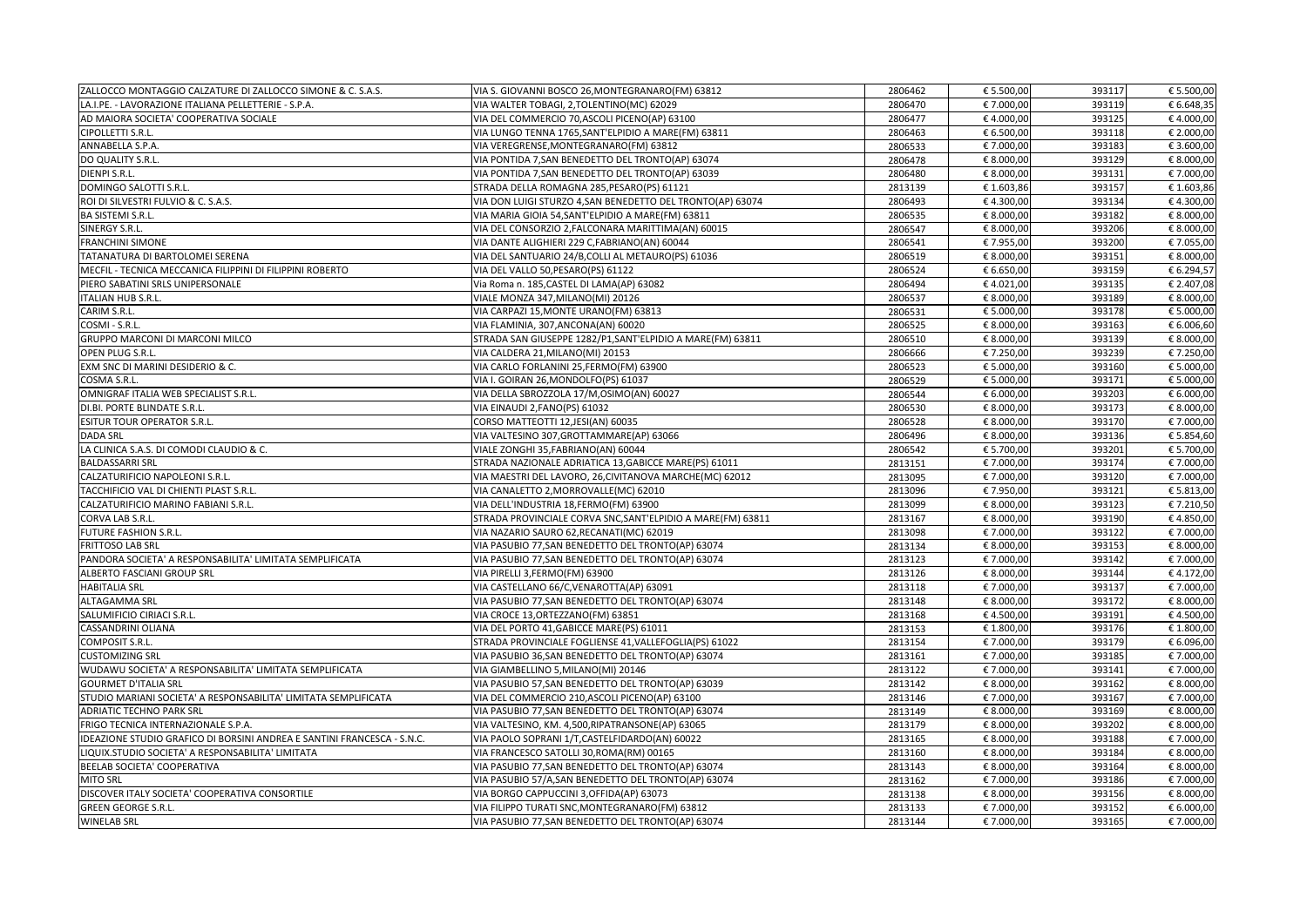| <b>T SERVICE S.R.L.</b>                                       | VIA MADRE TERESA DI CALCUTTA 12, APPIGNANO (MC) 62010                | 2813104            | € 7.000,00               | 393127           | €4.512,50  |
|---------------------------------------------------------------|----------------------------------------------------------------------|--------------------|--------------------------|------------------|------------|
| MISSOURI S.R.L.                                               | VIA ANCONA 65, MONTE URANO(FM) 63813                                 | 2813101            | € 8.000,00               | 393124           | € 6.650,50 |
| TICAPLAST S.R.L.                                              | VIA FALCONE 38, MONTE ROBERTO(AN) 60030                              | 2813187            | € 8.000,00               | 393208           | € 6.400,00 |
| A.G.E. S.R.L.                                                 | VIA DELLA STAZIONE 41, URBINO(PS) 61029                              | 2813156            | € 7.000,00               | 393177           | € 7.000,00 |
| <b>GO - ITALY SOCIETA' COOPERATIVA</b>                        | BORGO CAPPUCCINI 3, OFFIDA(AP) 63073                                 | 2813145            | € 8.000,00               | 393166           | € 8.000,00 |
| <b>RENOVA SRL</b>                                             | VIA DEI GIAGGIOLI 26, ASCOLI PICENO(AP) 63100                        | 2813158            | € 7.000,00               | 393180           | € 7.000,00 |
| IN ITALIA SOCIETA' COOPERATIVA                                | VIA EMIDIO LUZI 79, ASCOLI PICENO(AP) 63100                          | 2813141            | € 8.000,00               | 393161           | € 8.000,00 |
| CHICO BONITO S.N.C. DI POLIDORI CHRISTIAN E DESIMONI LUCA     | VIA BRIGATA GARIBALDI 57, PESARO(PS) 61122                           | 2813157            | € 6.500,00               | 393181           | € 6.500,00 |
| MARCOZZI S.R.L.                                               | CONTRADA VALDASO 47/A,CAMPOFILONE(FM) 63828                          | 2813102            | € 7.000,00               | 393126           | € 7.000,00 |
| <b>IDREA SOCIETA' COOPERATIVA</b>                             | BORGO CAPPUCCINI 3, OFFIDA(AP) 63073                                 | 2813147            | € 7.000,00               | 393168           | € 7.000,00 |
| <b>AGRICENTRO PICENO S.R.L.</b>                               | ZONA INDUSTRIALE INDUSTRIALE CAMPOLUNGO SNC, ASCOLI PICENO(AP) 63100 | 2813137            | € 7.000,00               | 393154           | € 7.000,00 |
| VI.VI' DI MASSIMO VIOLINI                                     | LOCALITA' PONTE VECCHIO-SCHEGGIOLA 5/C, URBANIA(PS) 61049            | 2813163            | €4.500,00                | 393187           | €4.500,00  |
| PELLAMI DUE C S.P.A.                                          | VIA SAN MARTINO 5, MONTE SAN PIETRANGELI(FM) 63815                   | 2813119            | € 7.000,00               | 393138           | € 7.000,00 |
| <b>TORAL S.R.L.</b>                                           | VIA LUIGI FERRI 84, SAN BENEDETTO DEL TRONTO(AP) 63074               | 2813176            | € 8.000,00               | 393196           | € 8.000,00 |
| SACCARIA CAFFE' S.R.L.                                        | VIA BOTTICELLI, 20/22, SENIGALLIA(AN) 60019                          | 2813183            | € 7.000,00               | 393204           | € 7.000,00 |
| CALZATURIFICIO DUCA DEL NORD S.R.L.                           | VIA ELPIDIENSE SUD 289/A-B, MONTEGRANARO (FM) 63812                  | 2813116            | € 7.000,00               | 393132           | € 7.000,00 |
| MARCOZZITEAM SOCIETA' A RESPONSABILITA' LIMITATA SEMPLIFICATA | CONTRADA CASALI 8, ORTEZZANO (FM) 63851                              | 2813117            | € 7.000,00               | 393133           | € 7.000,00 |
| FATTORIE ITALIANE SOCIETA' COOPERATIVA                        | VIA CASTELLANO 66/C, VENAROTTA(AP) 63091                             | 2813136            | € 7.000,00               | 393155           | € 7.000,00 |
| <b>GIEMME S.R.L.</b>                                          | VIA DEL MERCATO 8, GROTTAMMARE(AP) 63066                             | 2813180            | € 6.359,50               | 393199           | € 3.561,20 |
| VIVI S.R.L.                                                   | CONTRADA CISTERNA SNC, TOLENTINO(MC) 62029                           | 2813108            | € 3.698,70               | 393128           | € 3.628,62 |
| S.I.S.M.E. - S.P.A.                                           | VIA ADRIATICA 11, OSIMO(AN) 60028                                    | 2813185            | € 6.500,00               | 393207           | € 6.500,00 |
| ORAZI S.R.L.                                                  | VIA DELLA MONTAGNOLA 82/B, PORTO SANT'ELPIDIO(FM) 63821              | 2813127            | € 1.150,00               | 393145           | € 1.113,07 |
| TM SERVICE S.R.L.                                             | VIA PARINI 12, OSIMO (AN) 60027                                      | 2813188            | € 7.650,00               | 393210           | € 7.650,00 |
| SUOLIFICIO MANNINI ROMANO S.R.L.                              | STRADA PROVINCIALE CORVA 679, SANT'ELPIDIO A MARE(FM) 63811          | 2813130            | € 8.000,00               | 393148           | € 7.850,00 |
| <b>MAGLIFICIO TOMAS SRL</b>                                   | VIA SACCONI 1, FERMO(FM) 63900                                       | 2813129            | € 8.000,00               | 393147           | € 8.000,00 |
| <b>EUROPLAST S.R.L.</b>                                       | VIA FRATELLI BANDIERA 20, PORTO SANT'ELPIDIO(FM) 63821               | 2813128            | € 8.000,00               | 393146           | € 8.000,00 |
| FERMANELLE SOCIETA' SEMPLICE AGRICOLA                         | VIA MOLINO 31P.S1, CAMPOFILONE (FM) 63828                            | 2813131            | € 7.000,00               | 393149           | € 7.000,00 |
| L'ORIZZONTE DI MARINI CLAUDIA                                 | VIA METAURO 22, PEGLIO(PS) 61040                                     | 2813172            | €4.500,00                | 393193           | €4.500,00  |
| <b>CERPOLINI ALICE</b>                                        | VIA PONTE VECCHIO 5/C, URBANIA(PS) 61049                             | 2813173            | € 8.000,00               | 393194           | € 8.000,00 |
| <b>K DESIGN SRL</b>                                           | VIA JESI 46, PESARO(PS) 61122                                        | 2813174            | € 8.000,00               | 393195           | € 8.000,00 |
| <b>VARANI ANGELO</b>                                          | VIA F.LLI BANDIERA 18, SERRA SAN QUIRICO(AN) 60048                   | 2813189            | € 1.050,00               | 393211           | € 1.050,00 |
| <b>T.D. S.R.L.</b>                                            | VIA ANTONIO CASALI 40/42, PESARO(PS) 61122                           | 2813177            | € 5.500,00               | 393197           | € 5.500,00 |
| SOTEK S.R.L.                                                  | VIA GIULIANO CERESANI 3, FABRIANO (AN) 60044                         | 2813186            | € 8.000,00               | 393209           | € 7.048,00 |
| <b>MODOM SRL</b>                                              | VIA BORGO NUOVO 3, MONTEPRANDONE(AP) 63076                           | 2813124            | € 3.500,00               | 393143           | € 3.500,00 |
| LORIBLU SPA                                                   | VIA DELL'ECONOMIA 9, PORTO SANT'ELPIDIO (FM) 63821                   | 2813132            | € 8.000,00               | 393150           | € 8.000,00 |
| <b>OPTIMA MOLLITER SRL</b>                                    | VIA BREDA 19, CIVITANOVA MARCHE(MC) 62012                            | 2813113            | € 8.000,00               | 393130           | € 7.000,00 |
| SILVA DI GUAZZARONI REMO E ANNIBALI SILVANA - S.N.C.          | VIA BIAGI E D'ANTONA SCN, LORETO(AN) 60025                           | 2813184            | € 6.913,50               | 393205           | € 5.913,50 |
| FVB S.R.L.                                                    | VIA I MAGGIO 156, ANCONA(AN) 60131                                   | 2813150            | € 8.000,00               | 393175           | € 7.000,00 |
| <b>GIRONACCI PELLETTERIE S.R.L.</b>                           | VIA FERMANA SUD 186, MONTEGRANARO (FM) 63812                         | 2813170            | € 8.000,00               | 393192           | € 6.990,00 |
| <b>GUERRA GRAZIANO S.R.L.</b>                                 | VIA MARIO RICCI 43, PESARO(PS) 61122                                 | 2813181            | € 6.250,00               | 393491           | € 6.250,00 |
| CAFFE' RIO RICA DI GALEAZZI MARIANO & C. S.A.S.               | VIA DIVISIONE ACQUI 107, PESARO(PS) 61122                            | 2813332            | € 2.270,50               | 393493           | € 1.871,50 |
| INTEGRATIVE THERAPY DISCOVERY LAB S.R.L.                      | VIA MADONNA DELLA CARCERI 9, CAMERINO (MC) 62032                     | 2813338            | € 1.550,00               | 393501           | € 1.550,00 |
| <b>SECCHIARI BOOTS DI CESCA MOIRA</b>                         | VIA ENRICO MATTEI, 104, CORRIDONIA (MC) 62010                        | 2813340            | €4.795,00                | 393502           | €4.795,00  |
| <b>GALASSI S.N.C. DI GALASSI ROBERTO &amp; RENZO</b>          | VIA ORIOLO 28, OSIMO (AN) 60028                                      | 2813322            | € 7.000,00               | 393475           | € 7.000,00 |
| SOMIDESIGN S.R.L.                                             | VIA SILVIO SCANDALLI 2/I, CASTELFIDARDO(AN) 60022                    | 2813342            | € 7.000,00               | 393508           | €4.200,00  |
| T. & C. S.R.L.                                                | VIA POLE 26/A, ACQUALAGNA(PS) 61041                                  | 2813334            | € 6.000,00               | 393492           | € 6.000,00 |
| CAPPELLETTI S.R.L.                                            | CONTRADA BRANCADORO SCN, SANT'ELPIDIO A MARE(FM) 63811               |                    |                          |                  |            |
| LAMPONE - S.R.L.                                              | VIA ACHILLE GRANDI, 13, ANCONA (AN) 60129                            | 2813304<br>2813335 | € 7.000,00<br>€ 8.000,00 | 393465           | € 7.000,00 |
| <b>SNEAKNIT SRL</b>                                           | VIA FOSSACECA 3/S, PORTO SAN GIORGIO (FM) 63822                      | 2813326            | € 8.000,00               | 393499<br>393480 | € 8.000,00 |
| STUDIO ESTETICO DI MORETTI VALERIA                            | VIALE MAZZINI 28, SAN SEVERINO MARCHE(MC) 62027                      |                    |                          | 393467           | € 8.000,00 |
|                                                               |                                                                      | 2813310            | € 3.000,00               |                  | € 3.000,00 |
| TECNOBAR S.R.L.                                               | VIA SANDRO PERTINI 60, TOLENTINO (MC) 62029                          | 2813312            | € 8.000,00               | 393468           | € 8.000,00 |
| <b>CONSULTEK GROUP S.R.L.</b>                                 | VIA DELLA COLONNA 13 INT.9, FANO(PS) 61032                           | 2813327            | € 7.000,00               | 393483           | € 7.000,00 |
| <b>BELLESI SHOES DI BELLESI GERMANO</b>                       | VIA BERNINI 3, MONTEGRANARO (FM) 63812                               | 2813319            | € 1.900,00               | 393471           | € 1.900,00 |
| <b>EUROTOP &amp; BRADOR S.R.L.</b>                            | VIA SANT'ANSOVINO 1670, SALUDECIO (RN) 47835                         | 2813328            | € 7.000,00               | 393484           | € 6.551,00 |